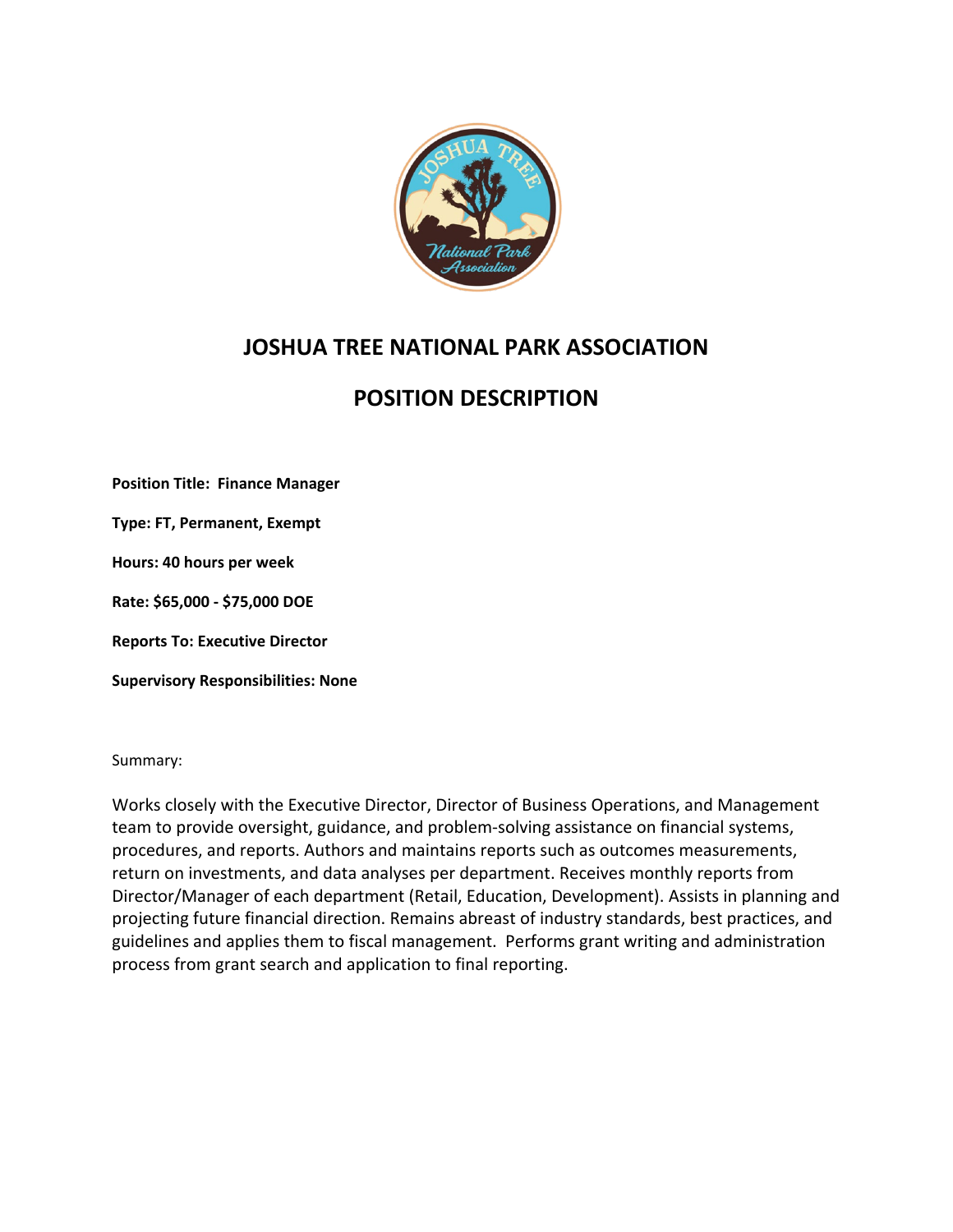Responsibilities and Duties:

- 1. With input and data from department heads, set up and manage Outcomes Measurements system
- 2. Manage Restricted funds accounts, including membership and fundraising monies, grants, and donor restricted funds
- 3. Work with NPS staff in terms of expenditure of funds transferred to the JTNP, and the rules and directives applicable to NPS staff
- 4. Set up custom monthly reporting for ED/Treasurer as required
- 5. Complete projections and return on investment (ROI) reports as required
- 6. Explore, recommend, and manage growth opportunities such as investments; manage investment portfolio with external investment advisor
- 7. Manage grant processes from investigating opportunities, writing and submitting grants, administering funds, and reporting outcomes according to grant parameters
- 8. Assist ED and DBO with budget process and execution, including budget modifications as appropriate
- 9. Examine and recommend updates to internal controls as needed
- 10. Author and implement needed financial P & Ps
- 11. Monthly review of management team output as compared to budget; recommend adjustments as needed; complete budget variance analyses
- 12. Contribute to reports, such as JTNPA Annual Report and outreach communications as needed
- 13. Manage audit/990 process and work actively on same with Director of Business Operations, Executive Director, Accountant, and representatives of audit firm as primary contact
- 14. Cross-train with Director of Business Operations
- 15. Manage assessment of risk, risk management, advise regarding insurance coverage, premiums, coverage, etc.
- 16. Manage obligations under line of credit, including regular review of covenants associated with the agreement and the efficacy of the line
- 17. Other duties as assigned

## Qualifications:

To perform successfully in this position, an individual must be able to perform each essential duty satisfactorily. The requirements listed below are representative of the knowledge, skill and/or ability required. Reasonable accommodations may be made to enable individuals with disabilities to perform the essential functions.

- Demonstrable proficiency with the Sage accounting program
- Demonstrable ability to provide guidance on high level financial planning issues, to create and manage data reports (outcomes management; return on investment; budget analyses, etc.), and prepare projected financial statements and forecasts
- Demonstrable experience and success in investing company funds, building an investment portfolio, and managing investments in accordance with Board policies
- Demonstrable experience in successfully procuring and administering grants
- Demonstrable experience in working with auditors, insurers, and other such partner agencies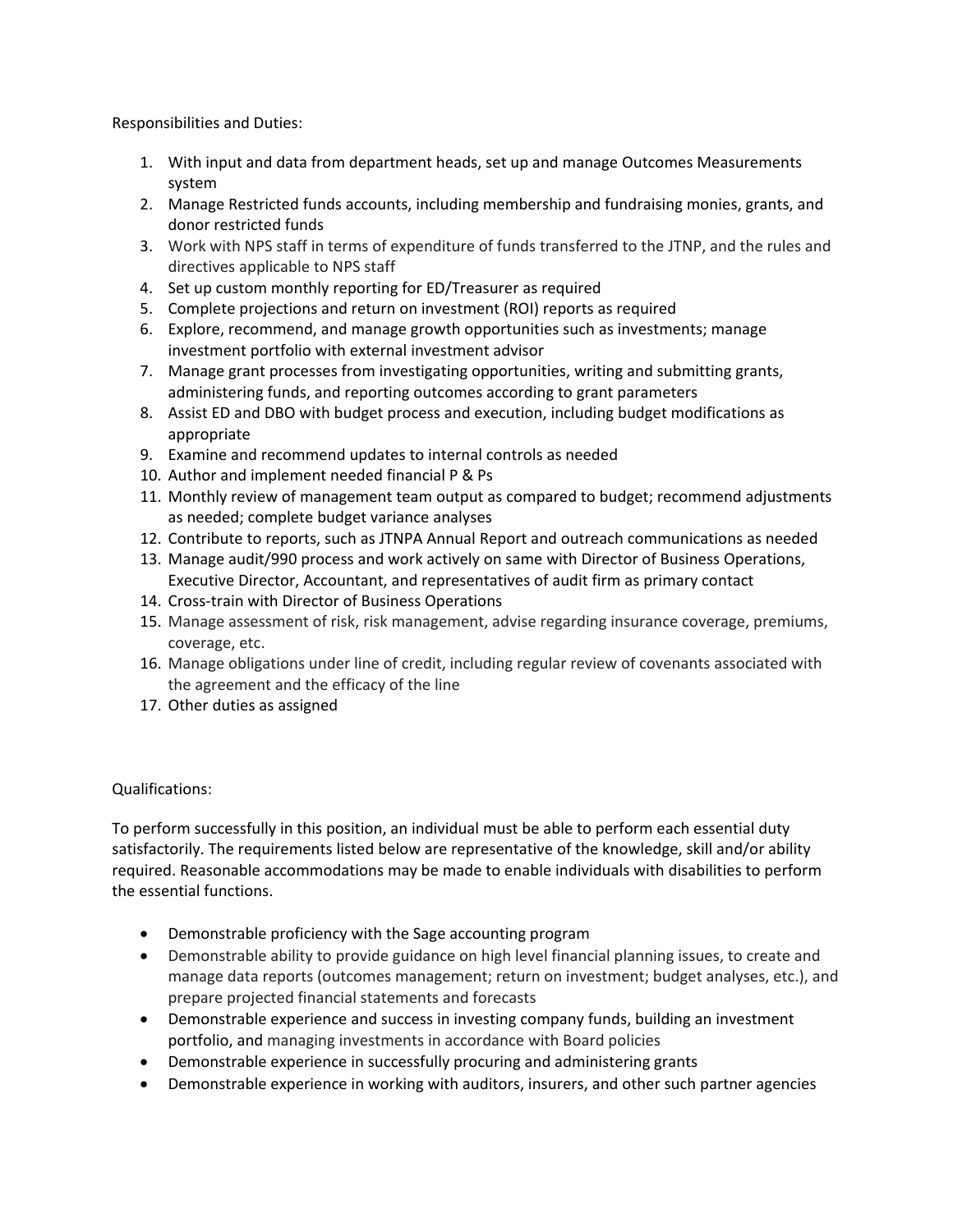- Familiarity with GAAP as applied to nonprofits, including restricted and unrestricted fund accounting.
- Willingness and ability to review, understand, and abide by all rules, regulations, and directives of an agency of the federal government (NPS) in terms of the partnership relationships between JTNPA and the NPS (prior experience in this area welcome, but not necessary)
- Experience in working with non-profits preferable
- Must have ability to connect to and work within required platforms and programs, including Sage, Zoom, and others as required

## **Education and/or Experience:**

Bachelor's Degree in a related field or equivalent combination of education and experience.

### **Language Skills**

Ability to read, analyze and interpret general business periodicals, professional journals, technical procedures, or government regulations. Ability to effectively and professionally present information and respond to questions from staff, clients, partners, the Board of Directors, and the general public. The ability to converse in a second language is beneficial, but not required.

## **Mathematical Skills**

Ability to add, subtract, multiply and divide in all units of measure, using whole numbers, common fractions, and decimals. Ability to compute rates, ratios, and percentages. Ability to create, read, and understand profit and loss statements and other financial reports, and ability to understand and engage in advanced financial concepts and processes, including budgeting, investing, and projections.

#### **Certificates/Licenses/Registrations**

If required to drive for the organization, must present current, valid Drivers License.

Must provide proof of right to work in the United States.

#### **Physical Demands**

The physical demands described here are representative of those that must be met by an employee to successfully perform the essential functions of this position. Reasonable accommodations may be made to enable individuals with disabilities to perform the essential functions.

While performing the duties of this position, the employee is regularly required to sit, stand, talk, and hear. The employee is frequently required to walk and to reach with hands and arms. The employee is occasionally required to climb or balance. The employee is occasionally required to lift up to 25 pounds. Fine motor skills are required to operate computer and to manipulate materials. Specific vision abilities required in this position include depth perception, ability to work with a computer screen for extended periods of time, and the ability to adjust focus.